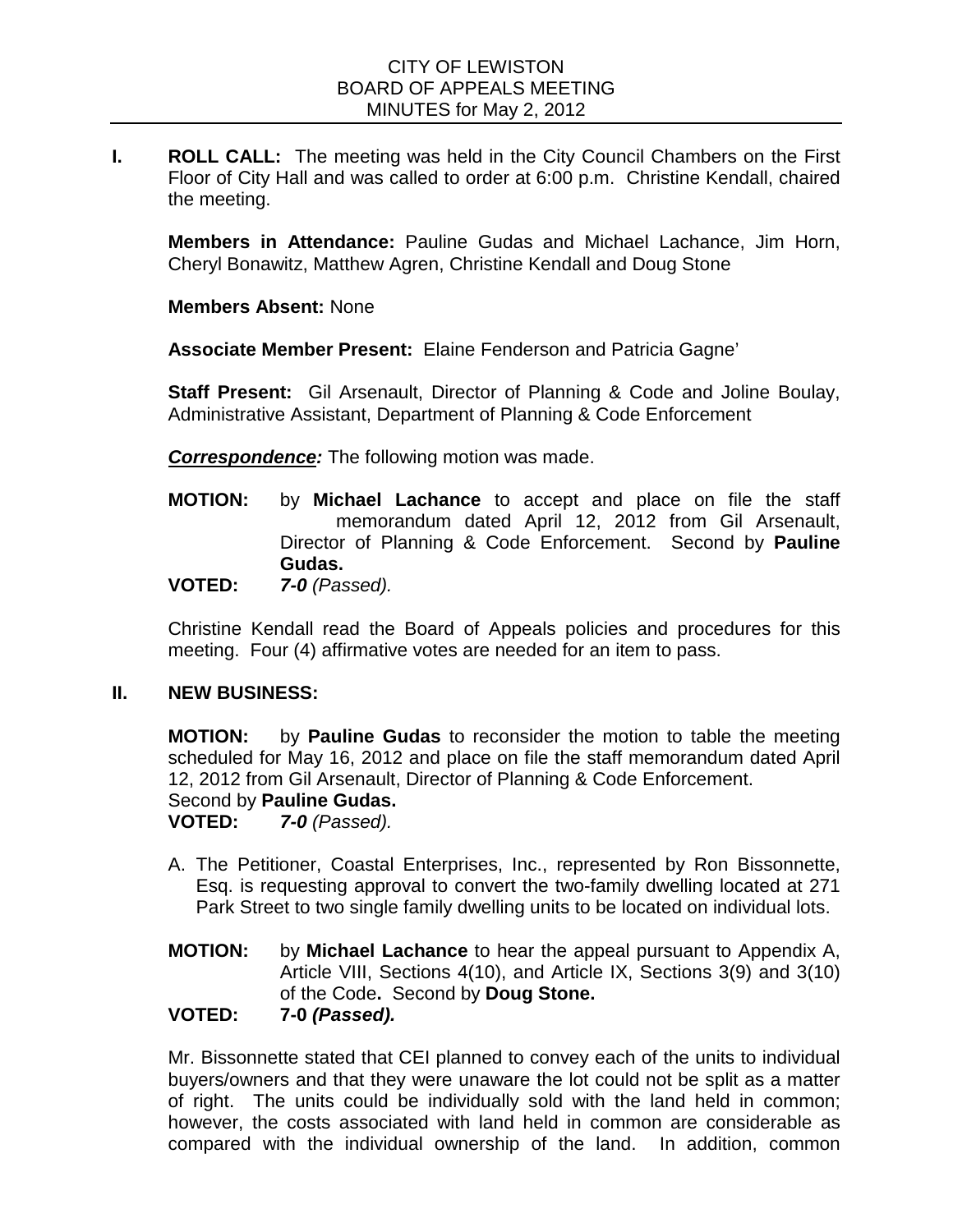ownership creates future complications for the owners. Common ownership requires condominium documents that would cost \$10,000 and a corporation would be required. The cost of insurance would be excessive and a condominium of two units would not be well received by lenders and would create financing issues that would likely make the units unaffordable to median income families. The cost of interest would likely be much higher than with financing for land in common versus land in individual ownership. There will be no visible change to the property as a result of the split and each lot would contain parking for two vehicles. The proposed lot split conforms to the space and bulk provisions of the Centreville District.

The Board had a number of question associated with the development of this project related to the HUD grant, income eligibility, etc.

Mr. Egan stated that the selling price is \$125,000 per unit and that the units will be sold to individuals that have incomes that can't exceed 80% of the median income adjusted for family size. One buyer could not afford to purchase both units.

The question was asked what would happen if the land could not be split and the petitioners stated that this would present a major problem and that somehow they would need to be overcome this obstacle as the project would not otherwise be affordable.

The other two neighboring Androscoggin Mill Blocks were discussed. It was raised as to what would happen if they wanted to convert to two single dwellings in each building. Gil stated that the provision created for the CEI project to allow the conversion from the current use to the former historical use is so narrow that it is not likely to surface again. In addition, the economies of scale would likely prevent the other Mill Blocks from seeking approval to convert to tow individual dwellings in each block. Most importantly, the other two mill blocks are not listed on the National Register of Historic Places.

Considerable discussion centered on common elements such as the roof and shared wall and what would happen if one owner did not want or could not pay their share of a roof replacement, etc. Mr. Bissonnette stated that a mechanism would be developed to address such issues prior to the sale of either unit.

A question was raised as to what utilities are in common. Mr. Egan stated that each unit has its own heating system, water system, electrical service, etc. Any utilities that cross over into either adjoining lot would require easements.

The City Council action approving the project was discussed.

Definitions of single family and two family dwellings were discussed.

One Board member stated that the many of the topics such as financing, common elements, Council action, etc. that have been discussed are outside the